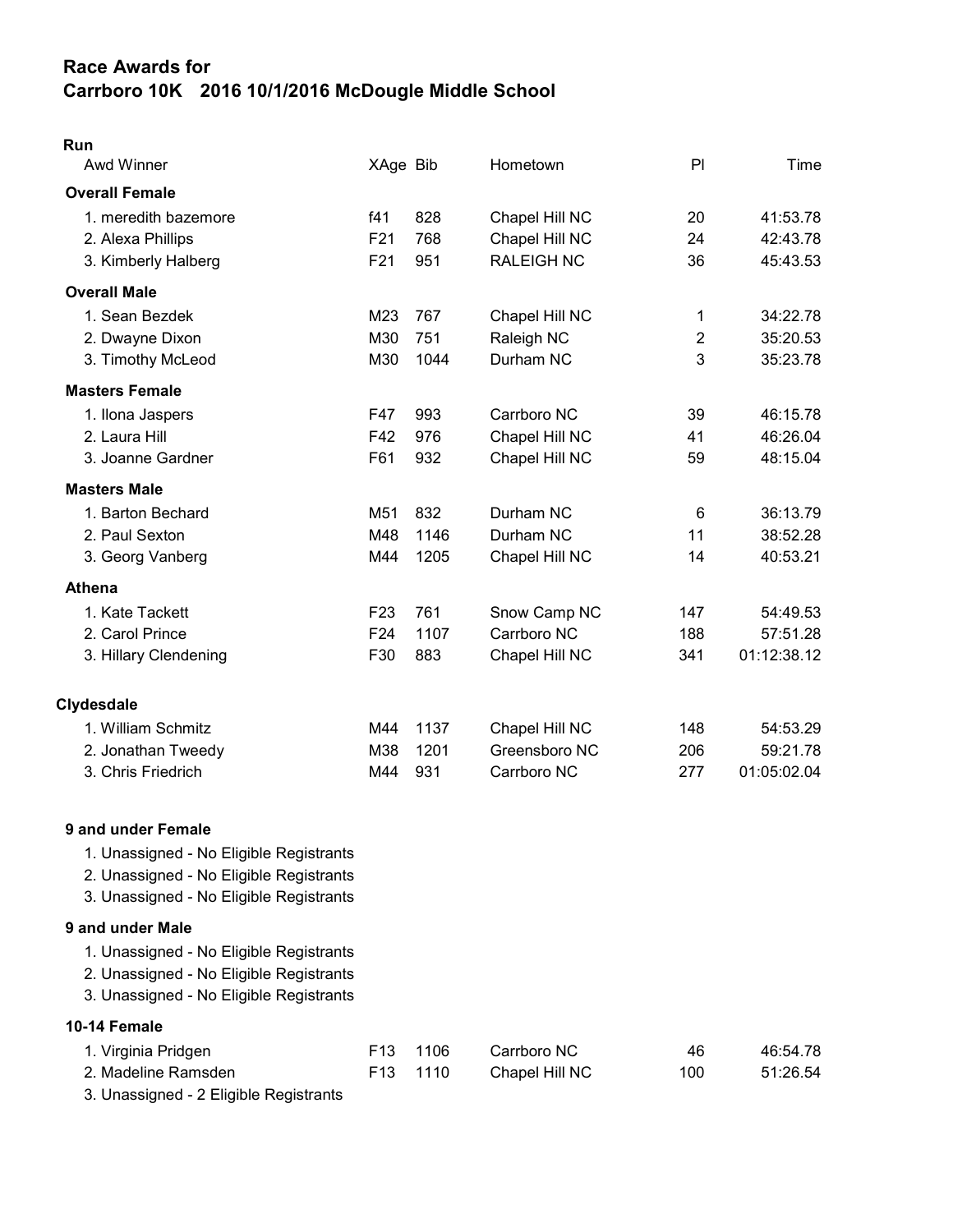| 10-14 Male                                                   |                 |              |                               |          |                      |
|--------------------------------------------------------------|-----------------|--------------|-------------------------------|----------|----------------------|
| 1. Lucas Nervo-Jabaut                                        | M <sub>13</sub> | 773          | Chapel Hill NC                | 44       | 46:49.28             |
| 2. Nicholas Granados                                         | M13             | 944          | Carrboro NC                   | 111      | 52:19.78             |
| 3. Dov Bearman                                               | M14             | 784          | Chapel Hill NC                | 166      | 56:02.28             |
| 15-19 Female                                                 |                 |              |                               |          |                      |
| 1. Sarah McMahon                                             | F <sub>19</sub> | 1045         | Chapel Hill NC                | 246      | 01:02:43.78          |
| 2. Alexa Alcalay<br>3. Unassigned - 3 Eligible Registrants   | F <sub>19</sub> | 804          | <b>DURHAM NC</b>              | 247      | 01:02:44.03          |
| <b>15-19 Male</b>                                            |                 |              |                               |          |                      |
| 1. Joshua Cannon                                             | M <sub>15</sub> | 864          | Chapel Hill NC                | 16       | 40:57.78             |
| 2. John Allen Rice<br>3. Unassigned - 5 Eligible Registrants | M18             | 756          | Mebane NC                     | 55       | 47:55.29             |
| 20-24 Female                                                 |                 |              |                               |          |                      |
| 1. Ray Baker                                                 | F <sub>20</sub> | 819          | <b>DURHAM NC</b>              | 54       | 47:54.04             |
| 2. Kathryn Aldrich                                           | F <sub>24</sub> | 748          | Chapel Hill NC                | 139      | 54:23.04             |
| 3. Wendy Ji                                                  | F <sub>21</sub> | 995          | Cary NC                       | 211      | 59:36.54             |
| 20-24 Male                                                   |                 |              |                               |          |                      |
| 1. Seth Bollenbecker                                         | M21             | 845          | Chapel Hill NC                | 37       | 45:59.98             |
| 2. Kwame Alston<br>3. Unassigned - 4 Eligible Registrants    | M23             | 806          | Carrboro NC                   | 51       | 47:33.03             |
| 25-29 Female                                                 |                 |              |                               |          |                      |
| 1. Jessica Young                                             | F <sub>27</sub> | 1237         | Chapel Hill NC                | 45       | 46:51.29             |
| 2. Julia Gray Farber                                         | F <sub>26</sub> | 923          | Chapel Hill NC                | 64       | 48:52.03             |
| 3. Alix Ackerman                                             | F <sub>26</sub> | 801          | Raleigh NC                    | 67       | 49:05.54             |
| 25-29 Male                                                   |                 |              |                               |          |                      |
| 1. Tyler Lloyd                                               | M25             | 1023         | Apex NC                       | 5        | 36:10.36             |
| 2. Michael Hogan                                             | M27             | 981          | Raleigh NC                    | 9        | 37:39.54             |
| 3. jackson marshall                                          | m25             | 1034         | Durham NC                     | 12       | 39:10.53             |
| <b>30-34 Female</b>                                          |                 |              |                               |          |                      |
| 1. Pearlie Chong                                             | F33             | 877          | Chapel Hill NC                | 94       | 50:59.78             |
| 2. Laura Brown                                               | F31             | 854          | Chapel Hill NC                | 104      | 51:43.79             |
| 3. Lauren Jarvis                                             | F33             | 992          | Chapel Hill NC                | 107      | 52:02.54             |
| 30-34 Male                                                   |                 |              |                               |          |                      |
| 1. Alex Pearson                                              | M31             | 1093         | Hummelstown PA                | 7        | 36:19.28             |
| 2. Tyler Johnson                                             | M32             | 996          | Durham NC                     | 8        | 36:44.03             |
| 3. Jason Jabaut                                              | M34             | 789          | Chapel Hill NC                | 10       | 38:03.29             |
| <b>35-39 Female</b>                                          |                 |              |                               |          |                      |
| 1. Elizabeth Evans                                           | F36             | 921          | Chapel Hill NC<br>Carrboro NC | 56       | 47:57.78             |
| 2. Nora Rogers<br>3. Amy Singer                              | F39<br>F39      | 1121<br>1152 | Hillsborough NC               | 58<br>88 | 48:13.79<br>50:29.04 |
|                                                              |                 |              |                               |          |                      |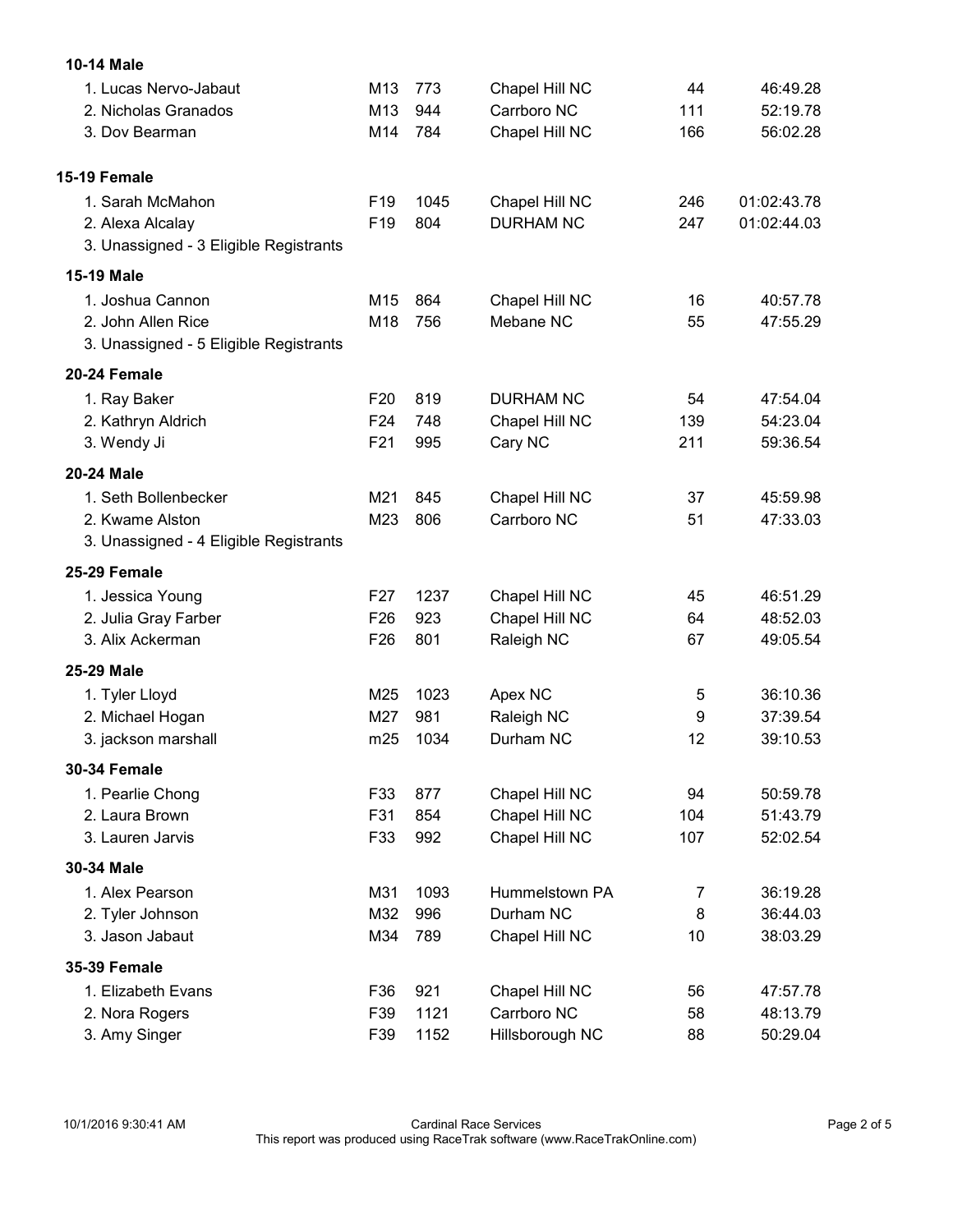| 1. Gavin Finlay       | M36             | 925  | <b>DURHAM NC</b> | 4   | 35:32.79 |
|-----------------------|-----------------|------|------------------|-----|----------|
| 2. Douglas MacKay     | M37             | 1029 | Carrboro NC      | 17  | 41:24.53 |
| 3. Michael Bulleri    | M39             | 855  | Chapel Hill NC   | 21  | 42:05.54 |
| 40-44 Female          |                 |      |                  |     |          |
| 1. Cary Moody         | F41             | 1060 | Carrboro NC      | 72  | 49:16.21 |
| 2. Susan Trout        | F42             | 1199 | Chapel Hill NC   | 101 | 51:30.54 |
| 3. Kathryn Salisbury  | F44             | 1130 | <b>GRAHAM NC</b> | 124 | 53:15.28 |
| 40-44 Male            |                 |      |                  |     |          |
| 1. Neal Caren         | M43             | 867  | Chapel Hill NC   | 22  | 42:15.03 |
| 2. craig walker       | m42             | 1213 | Durham NC        | 34  | 45:32.54 |
| 3. Kurt Rosenkrantz   | M43             | 1125 | Chapel Hill NC   | 35  | 45:39.53 |
| 45-49 Female          |                 |      |                  |     |          |
| 1. Dina Langdon       | F49             | 1012 | Apex NC          | 75  | 49:29.28 |
| 2. Tiffany Shubert    | F46             | 1150 | Chapel Hill NC   | 121 | 52:53.28 |
| 3. Tina Clossick      | F45             | 779  | Chapel Hill NC   | 125 | 53:19.54 |
| 45-49 Male            |                 |      |                  |     |          |
| 1. Stephen Erickson   | M47             | 919  | Durham NC        | 15  | 40:55.78 |
| 2. Rodney Bizzell     | M49             | 839  | Raleigh NC       | 18  | 41:28.53 |
| 3. Michael Papazoglou | M45             | 1090 | Chapel Hill NC   | 19  | 41:37.28 |
| 50-54 Female          |                 |      |                  |     |          |
| 1. Holly Holland      | F <sub>54</sub> | 982  | Chapel Hill NC   | 115 | 52:32.78 |
| 2. Elizabeth Carey    | F <sub>54</sub> | 868  | Pittsboro NC     | 122 | 53:04.53 |
| 3. Susan Chesser      | F <sub>53</sub> | 874  | Durham NC        | 159 | 55:43.28 |
| 50-54 Male            |                 |      |                  |     |          |
| 1. Jon Hussey         | M54             | 988  | Chapel Hill NC   | 31  | 44:19.28 |
| 2. Jeff Merron        | M54             | 1053 | Chapel Hill NC   | 38  | 46:05.42 |
| 3. Dallas Pridgen     | M54             | 1105 | Carrboro NC      | 57  | 48:09.54 |
| 55-59 Female          |                 |      |                  |     |          |
| 1. Vivian Li          | F59             | 1017 | Durham NC        | 162 | 55:48.28 |
| 2. Robin Mullis       | F <sub>59</sub> | 1067 | Carrboro NC      | 181 | 57:39.05 |
| 3. Catherine Singley  | F <sub>56</sub> | 1154 | Chapel Hill NC   | 182 | 57:39.29 |
| 55-59 Male            |                 |      |                  |     |          |
| 1. Gary Rice          | M56             | 1115 | Mebane NC        | 40  | 46:18.54 |
| 2. Tom Hoerger        | M57             | 979  | Chapel Hill NC   | 50  | 47:25.78 |
| 3. Mike Armstrong     | M57             | 776  | Chapel Hill NC   | 80  | 49:50.53 |

10/1/2016 9:30:41 AM Cardinal Race Services Page 3 of 5 This report was produced using RaceTrak software (www.RaceTrakOnline.com)